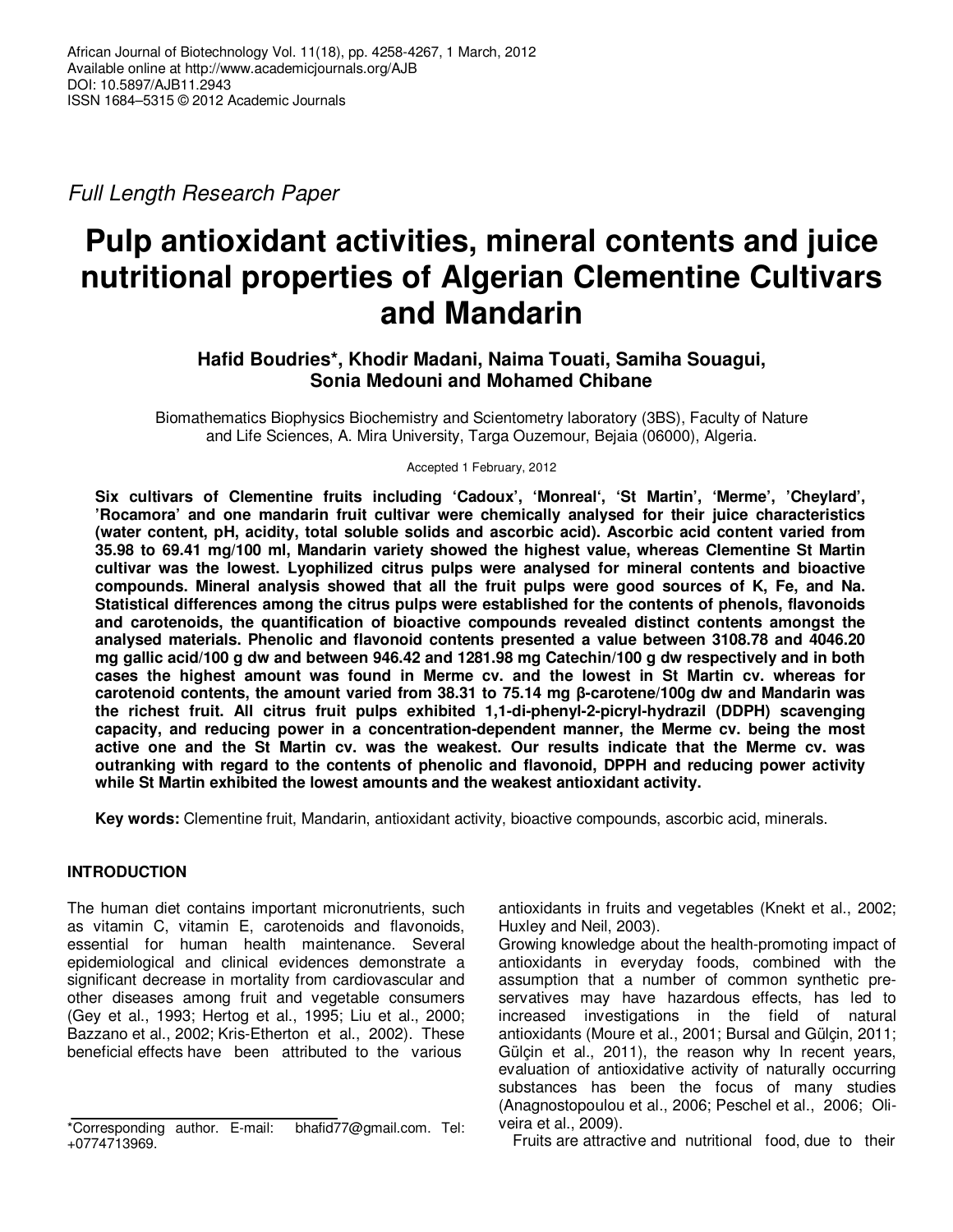colour, shape, specific taste and smell, enriched minerals, vitamins and other beneficial components. Citrus (Citrus L.), which is one of the most important world fruit crops, is consumed mostly as fresh produce or juice because of its nutritional value and special flavour. It is among a major products of Algerian agriculture and many species are cultivated, such as sweet orange (C. sinensis), mandarin (C. reticulata), grapefruit (C. paradisi), lemon (C. limon) and clementine (C. clementina). Consumption of citrus fruit or juice is found to be inversely associated with several diseases (Joshipura et al., 2001).

According to Agriculture Ministry Statistics, in 2005, about 62126 hectares are dedicated to citrus cultivation. Algeria produces more than 627 thousand tonnes of citrus fruits, which commercially represents an important crop.

Clementine (C. Clementina) is a hybrid between orange and mandarin, discovered by Father Clement Rodier in Misserghin, near Oran, in Algeria (Khan, 2007) and various Clementine clones are commercially very important in Mediterranean and North African countries (Ladaniya, 2008). In Algeria, Clementine fruit production comes in the second position after oranges. In 2005, Clementine production represented 17.52% of total citrus fruit (Agriculture Ministry Statistics, 2005), which reflects the preference of Algerian population for this specie.

Several studies have already been realised on the bioactive compounds and antioxidant activity of citrus fruits (Gorinstein et al., 2004; Wang et al., 2006; Vanamala et al., 2006), however, there is no information about Algerian citrus fruits. So far, to our knowledge, the antioxidant compounds of these different Clementine cultivars were not investigated yet. So the current study aims at highlighting some nutritional properties of juices and to determine the mineral content, the levels of bioactive compounds and their antioxidant activities in the edible portions (pulp), of six cultivars of Clementine fruits and Mandarin, cultivated in Algeria.

## **MATERIALS AND METHODS**

#### **Fruit and sample preparation**

Six cultivars of Clementine fruits, belonging to the mandarin group and can be distinguished by a rather deep colour of the rind and its sweet taste were harvested at maturity stage from local farm of ITAF institute (Technical Institute of Fruit Arboriculture and Vine) at December 10th, 2008 in Blida region and one cultivar of Mandarin (C. reticulata) was collected from Bejaia region, both regions are located in north Algeria with Mediterranean climate. Immediately after harvesting, the fruits were cleaned with tap water and dried, then separated into edible and inedible portions. The freeze dried pulp were ground into a fine powder using a homogenizer. To achieve a standard size of particles, all the ground material was sieved through a 0.5mm metal sieve then stored at -20°C until analysed.

Clementine fruits and Mandarin were used also for juice extraction which was achieved by means of household juice extractor. The juices were placed in sealed amber vials and refrigerated at 4°C and then used for the following analyses.

#### **Nutritional properties of Clementine and Mandarin juices**

After filtering the juices through filter paper, the Clementine and Mandarin juice samples were studied to determine the following parameters: pH, titratable acidity (% of citric acid), water content (H%), total soluble solids (TSS) using refractometer, and ascorbic acid (mg/100 ml of juice.) using a dye (2, 6-diclorophenol indophenol) according to the official method (AOAC, 1990).

#### **Mineral contents of Clementine and Mandarin pulps**

For the content determination of the following minerals: Ca, Mg, k, Na, Zn, Fe, Cu and Mn, the lyophilized pulp samples (2 g) placed in platinum crucibles were calcined in fumace at 450 °C for 6 h, the ash was then weighed and put in solution in 5 ml HNO3/ HClO4 (nitric acid and perchloric acid solution) (2/1), the solution was filtered, recovered in 100 ml flask, added with pure  $HNO<sub>3</sub>$  heated on the hot plate, at 200°C and diluted to volume with deionized water. The minerals were then analysed using Flame atomic absorption spectrometry AAS (AA-6501F. Ver 1.10 Shimadzu Corporation). The amounts of minerals were calculated with a standard curve of each element (Leterme et al., 2006).

#### **Bioactive contents of Clementine and Mandarin pulps**

#### **Extraction of phenolic compounds**

Approximately 0.4 g aliquot of lyophilized samples and 10 ml of 1% HCl in 80% aqueous methanol solvent was added and left under stirring at room temperature for 3 h. The mixture was then centrifuged at 4000 rpm for 20 min at 4°C. The pellet was reextracted three times more by repeating the same steps under the same conditions. Following centrifugation the supernatants were combined and filtered through Whatman filter paper using a funnel (Wang et al., 2006).

#### **Total phenolic contents**

The concentration of total phenols was measured by the method using the Folin-Ciocalteu reagent (Gutfinger, 1981; Koksal et al., 2011). Shortly, 0.5 ml of appropriately diluted samples or standard solutions of gallic acid was pipetted into test tube, along with 5 ml of distilled water, 0.5 ml of Folin-Ciocalteu reagent, and the mixture was allowed to react for 3 min. 1 ml of 20%  $Na<sub>2</sub>CO<sub>3</sub>$  solution was added and mixed well then left to stand for 1 h at room temperature for colour development. Absorbance was measured at 725 nm and the total phenolic content was derived by comparison with a gallic acid standard curve. The estimation of total phenolics in all the extracts was carried out in triplicate in Shimadzu 1240 MINI UV-VIS spectrophotometer (the same equipment was used in other analyses) and the result means were presented.

#### **Total flavonoid contents**

The total flavonoid content of the samples was measured using colorimetric method of Marinova et al. (2005). Properly diluted fruit extract (1 ml), was added to 4 ml of distilled water; followed by 0.3 ml of 5%  $NaNO<sub>2</sub>$  and the mixture was kept for 6 min at room temperature.  $0.3$  ml of 10% AlCl<sub>3</sub> methanol solution was added and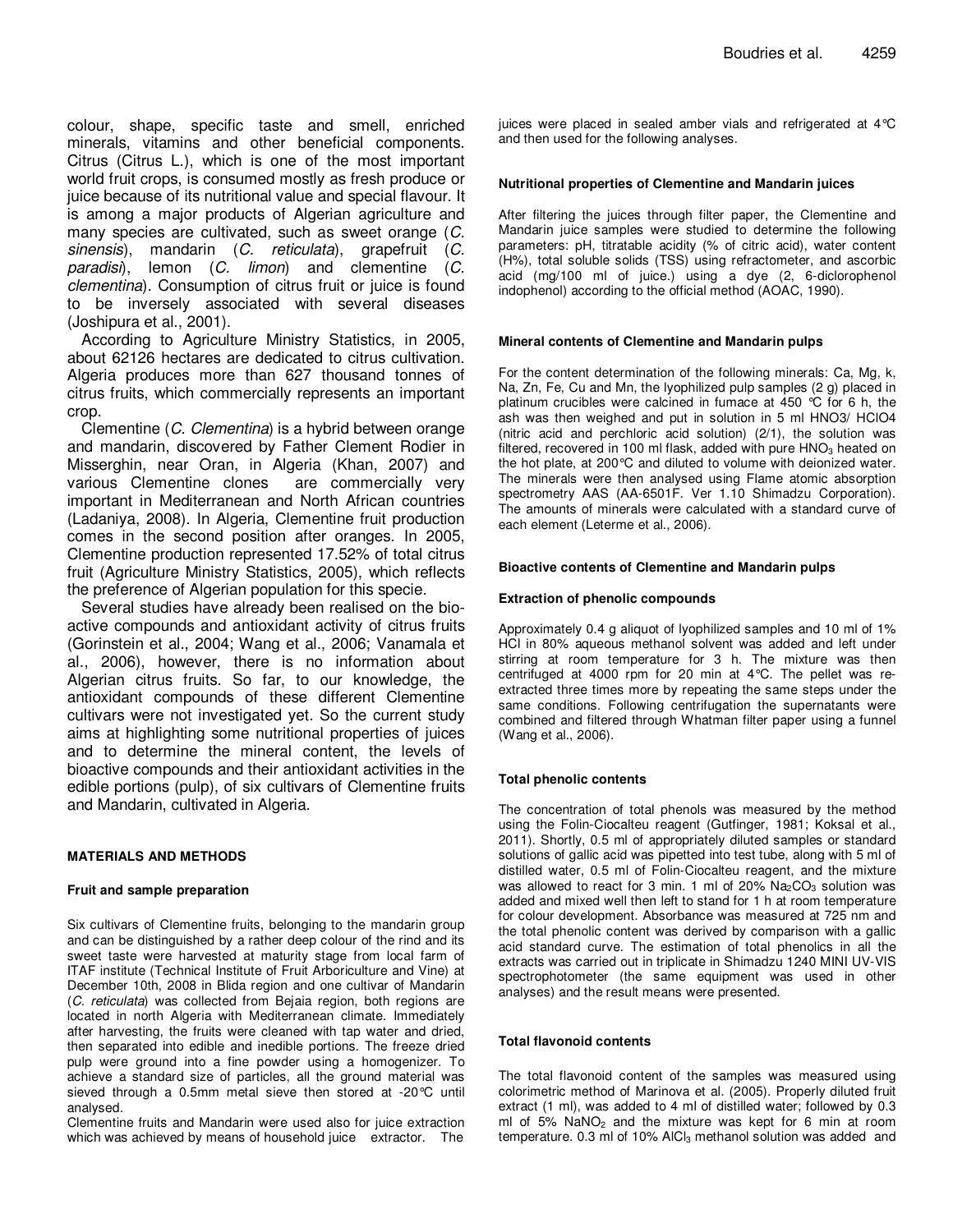| <b>Fruit</b>     | H(% )                          | рH                           | Acidity $(g/l)$               | TSS(%)                        | Ascorbic acid (mg/100 ml)     |
|------------------|--------------------------------|------------------------------|-------------------------------|-------------------------------|-------------------------------|
| Mandarin         | $86.18 \pm 0.26^a$             | $3.68 \pm 0.02^e$            | $7.47 \pm 0.37$ <sup>a</sup>  | $13.62 \pm 0.07^{\circ}$      | $66.35 \pm 0.88^a$            |
| Rocamora         | $81.25 \pm 0.35^{\circ}$       | $3.72 \pm 0.00$ <sup>d</sup> | $6.67 \pm 0.46^{\rm bc}$      | $14.45 \pm 0.13^b$            | 63.80 $\pm$ 0.88 <sup>b</sup> |
| Merme            | $84.50 \pm 1.20$ <sup>bc</sup> | $3.91 \pm 0.01^a$            | $4.61 \pm 0.00^{\dagger}$     | $12.45 \pm 0.05^{\circ}$      | 65.84 $\pm$ 0.00 <sup>b</sup> |
| Cheylard         | $85.53 \pm 0.41^{ab}$          | $3.78 \pm 0.03^b$            | $5.93 \pm 0.15^{\circ}$       | $11.03 \pm 0.23$ <sup>t</sup> | $60.43 \pm 2.98^{\circ}$      |
| <b>St Martin</b> | $82.26 \pm 0.28$ <sup>de</sup> | $3.75 \pm 0.01^{\circ}$      | 6.36 $\pm$ 0.07 <sup>cd</sup> | $14.27 \pm 0.03^b$            | $47.97 \pm 0.44^e$            |
| Cadoux           | $82.58 \pm 0.90^{\circ}$       | $3.69 \pm 0.00^{\text{de}}$  | $7.40 \pm 0.39^{ab}$          | $14.70 \pm 0.17^a$            | 55.12 $\pm$ 0.00 <sup>d</sup> |
| Monreal          | $84.33 \pm 0.72^{\circ}$       | $3.80 \pm 0.01^b$            | $5.29 \pm 0.20^e$             | $11.83 \pm 0.06^e$            | $65.33 \pm 0.88^b$            |

**Table1.** Means of nutritional values of Clementine and Mandarin juices.

Mean values of the same column, followed by the same letter, are not significantly different (p<0.05). TSS, Total soluble solid.

the mixture was incubated for 6 min again. After 5 min, 2 ml 1 M NaOH was added and the total volume was made up to 10 ml with distilled water, the absorbance was measured at 510 nm after incubation for 10 min at room temperature against prepared reagent blank. The total flavonoid content was expressed as Catechin Equivalents (CE) per 100 g of lyophilized pulp using a calibration curve.

#### **Determination of carotenoids**

150 mg of lyophilized pulp was extracted with 50 ml of (hexane, acetone, ethanol, 50:25:25. v/v/v) containing 0.01% BHT with prechild mortar and pestle until the extract were colorless, the top layer of hexane containing the color was recovered and transferred to a 25ml volumetric flask. The combined hexane phases are centrifuged for 5 min at 6500 rpm at 5°C. The content of carotenoids is determined by the measurement of hexane extract absorbance at 450 nm. The results are expressed in mg of βcarotene equivalent per 100 g of lyophilized pulp (Sass-Kiss et al., 2005).

#### **Total antioxidative potential determination**

#### **DPPH radical scavenging assay**

The free radical scavenging activity using the 1,1-di-phenyl-2-picrylhydrazil (DPPH) reagent was determined by the reduction of the reaction colour between DPPH solution and sample extracts (Molyneux, 2004; Gülçin et al., 2010).

Hundred microliter of various concentrations of the extracts was added to 2.9 ml of DPPH solution (6 x 10<sup>-5</sup>). The mixture was shaken immediately after adding DPPH solution and allowed to stand at room temperature in the dark and the decrease in absorbance at 515 nm was measured after 30 min. All tests were performed in triplicate (Milardovié et al., 2006).

Blank was made from 2.9 ml of DPPH and 100 µl of methanol and measured absorbance at  $t = 0$ . The scavenging of DPPH was calculated according to the following equation: % DPPH scavenging  $=[(Abs (t = 0) - Abs (t = 30) / Abs (t = 0)] * 100;$  Where Abs  $(t = 0) =$ absorbance of DPPH radical + methanol at  $t = 0$  min; Abs  $(t=30) =$ absorbance of DPPH radical  $+$  phenolic extracts at  $t = 30$  min.

 $IC_{50}$ , the necessary concentration of sample to decrease by 50% the initial DPPH concentration, was derived from the percentage of DPPH scavenging vs. sample concentration plot.

#### **Reducing power**

The reducing power was determined according to the method of Oyaizu (1986). Each extract in methanol (2.5 ml) was mixed with 2.5 ml of 200 mM sodium phosphate buffer (pH 6.6, and 2.5 ml of

1% potassium ferricyanide, and the mixture was incubated at 50 °C for 20 min in water bath. After incubation, 2.5 ml of 10% trichloroacetic acid (w/v) were added, the mixture was centrifuged at 6000 rpm for 10 min. The upper layer (2.5 ml) was mixed with 2.5 ml of distilled water and 0.5 ml of 0.1% ferric chloride, and the absorbance was measured at 700 nm against a blank in spectrophotometer.

#### **Statistical analysis**

All analyses were done in triplicate and the statistical comparison of data was performed by a one way analysis of variance (ANOVA) and the LSD (Least Significant Difference) test to reveal significant differences for each parameter among cultivars.

## **RESULTS AND DISCUSSION**

# **Nutritional properties of Clementine and Mandarin juices**

Acidity, pH, water content, total soluble solids, and ascorbic acid of different juices are illustrated in Table 1. The acidity of different juices ranged from  $4.61 \pm 0$  g of citric acid  $/$  (for Merme cv.) and 7.47  $\pm$  0.37 (for Mandarin), with a pH varied between  $3.91 \pm 0.01$  and  $3.68 \pm 0.02$  for the same cultivars respectively which explained the good taste with less acidity compared to orange juices (6.78-13.75) studied by Topuz et al. (2005). This result shows a high negative correlation between pH and acidity ( $r = -0.94$ ).

Citrus fruits are classified as acid fruits, since their soluble solids are composed mainly of organic acids and sugars (Kale and Adsule, 1995), which are used as the main index of maturity and one of the major analytical measures of flavour quality. These organic acids contribute to the particular flavour and palatability of citrus juice, and the high acidity protects against the development of pathogens (Esteve et al., 2005). The main acids of citrus fruits are citric and malic acids. In addition, traces of tartaric, benzoic, oxalic and succinic acids have also been reported (Kale and Adsule, 1995; Karadeniz, 2004).

The samples were found to be a good source of sugars. Cadoux cv. contained the highest total soluble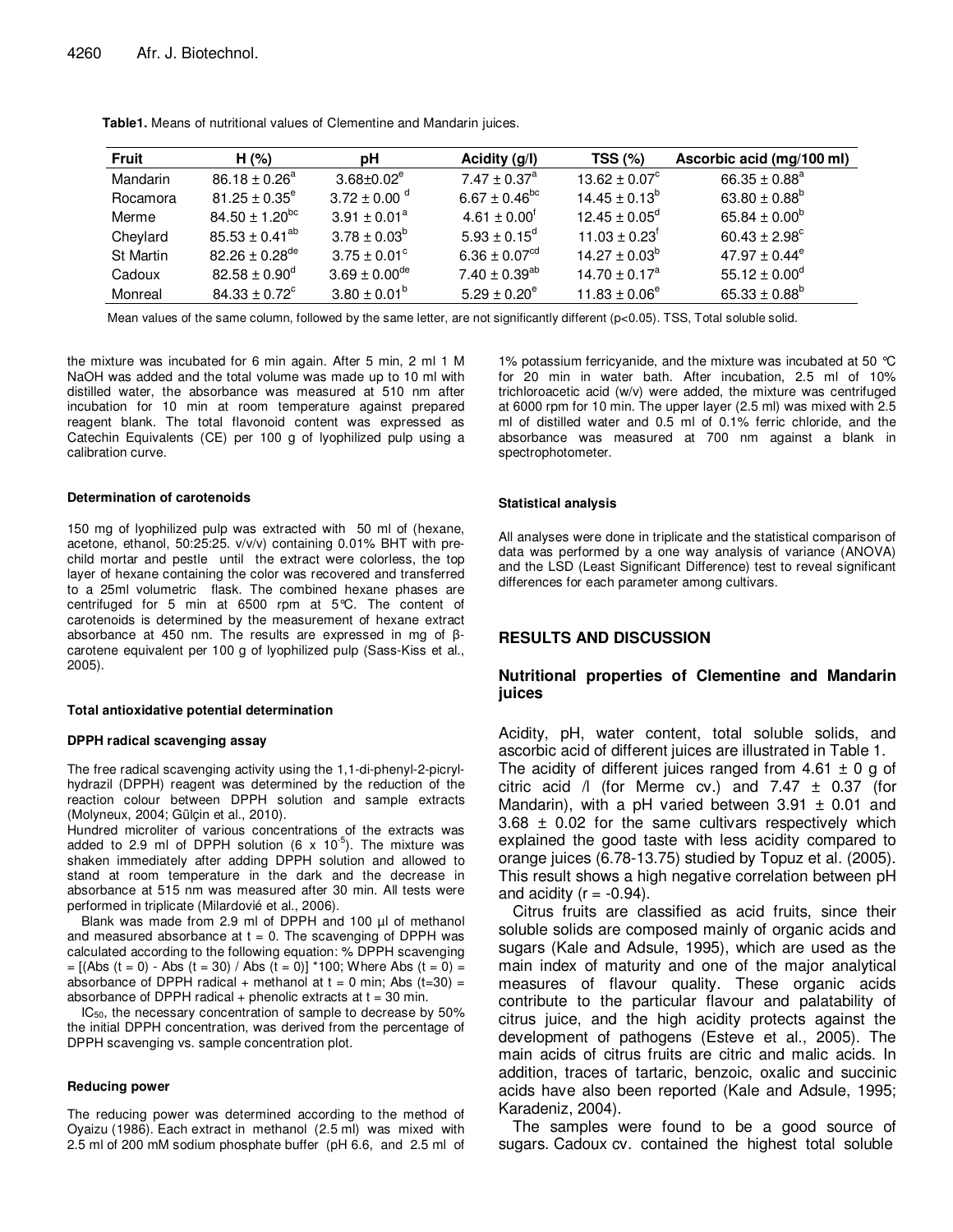| <b>Fruit</b>     | Na          |      | Mg   | Сa   | Fe   | Mn   | Cu   | Zn   |
|------------------|-------------|------|------|------|------|------|------|------|
| Mandarin         | .80         | 4.27 | 1.07 | 0.39 | 2.07 | 0.05 | 0.04 | 0.34 |
| Rocamora         | $\cdot$ .38 | 5.16 | 0.60 | 0.26 | 1.92 | 0.05 | 0.01 | 0.37 |
| Merme            | 3.43        | 5.22 | 0.66 | 0.42 | 2.43 | 0.34 | 0.01 | 0.32 |
| Cheylard         | 2.46        | 5.08 | 1.69 | 0.30 | 2.01 | 0.34 | 0.00 | 0.22 |
| <b>St Martin</b> | 3.43        | 5.31 | 0.78 | 1.46 | 2.77 | 0.53 | 0.01 | 0.63 |
| Cadoux           | 3.21        | 6.00 | 0.52 | 0.28 | 2.64 | 0.45 | 0.03 | 0.19 |
| Monreal          | 3.05        | 5.43 | 1.63 | 0.29 | 2.60 | 0.47 | 0.03 | 0.31 |

**Table 2.** Mineral contents of Clementine and Mandarin pulps **(mg/g of dw)**.

solids (14. 7%  $\pm$  0. 17) whereas Cheylard cv. showed the lowest value (11.03%  $\pm$  0. 23), which gave relatively a sweet taste in comparison with other orange juices total soluble solids that range between 10.9 and 12.4% (Topuz et al., 2005). The differences in chemical composition of juices can be attributed to the genetic influence occurring among different cultivars and physiological factors (Del Caro et al., 2004; Sharma et al., 2006). According to Sturm et al. (2003) the chemical composition (TSS, sugar, organic acids) of strawberry fruits significantly varies among the genotype and the stage of maturity of fruits.

Citrus are well-known to be a nutrient source of vitamin C in dietary intake. Ascorbic acid content ranged from 47.97  $\pm$  0.44 to 66.35  $\pm$  0.88 mg ascorbic acid /100ml, Mandarin variety showed the highest value whereas St Martin cv. was the lowest.

The ascorbic acid content varies between 41.7 and 78.14 mg/100ml among orange variety juices (Rapisarda et al., 1999), whereas according to Dhuique-Mayer et al. (2005), the range for ascorbic acid content is from 40 to 62 mg /100ml for all of the studied citrus juices. The Mandarin/Clementine group has lower values (40 and 52.8 mg/100 ml, respectively), which is slightly lower than our results.

Several factors influence the ascorbic acid content. Lee and Kader (2000) reported that preharvest factors include climatic conditions (sunlight exposure and weather), cultural practices (fertilizers), maturity at harvest, harvesting method, postharvest handling conditions (storage), species, cultivars, tissues, as well as the genotype and treatment (Huang et al., 2006). All these factors are responsible for the wide variation in vitamin C content of fruits and vegetables.

# **Mineral contents of Clementine and Mandarin pulps**

The aim of this analysis was to evaluate and compare the mineral content of several Clementine and Mandarin cultivars that are widely consumed by Algerian population and find out their pattern of occurrence in the pulp. To the best of the authors' knowledge, no such study on Clementine cultivar pulps has been reported before. The composition of minerals is detailed in Table 2.

Plant ash varied depending on the fruit cultivars. K, Na and Fe content presented the highest values in all samples, ranged between (1.92 - 6.00 mg/g dried weight (dw)). The abundance of these elements showed the mineral rich nature of Clementine and Mandarin cultivars, they constituted the major elements. On the contrary Zn, Mn and Cu presented the lowest concentrations (0.00 - 0.63 mg/g dw), these remaining elements occurred only at trace level.

K content was relatively variable. Cadoux cv. had the highest value (6 mg/g dw) whereas Mandarin had the lowest (4.27 mg/g dw), Topuz et al. (2005) found that K is the major present element in all samples, with a range of 1011–1364 mg/kg in the investigated citrus cultivars.

Iron concentration ranged between 1.92 and 2.77 mg/g dw in all studied citrus fruits, while the highest value of Mg content was found in Cheylard cv. (1.69 mg/g dw) and Calcium was most abundant in St Martin cv. (1.46 mg/g dw).

Globally, the mineral profile content obtained for the Clementine and Mandarin fruits are comparable to that obtained for other citrus fruit by Gorinstein et al. (2001), who found that the Fe content is higher than Zn, Mn and Cu in some citrus fruits.

Leterme et al. (2006) reported that the variability in the mineral composition depends on the cultivation conditions, such as soil fertility and pH, water supply, climate and seasonal variations.

# **Bioactive contents of Clementine and Mandarin pulps**

All the studied Clementine samples in this paper were harvested in the same field and year and, therefore, were produced under the same conditions of climate to reduce additional sources of variance except for the Mandarin specie which was collected from Oued Ghir field located in Bejaia region, used for the comparison. Table 3 summarizes the quantitative determination of phenols, flavonoids and carotenoids in various samples.

# **Total phenolic contents**

Of all the selected cultivars, the total polyphenols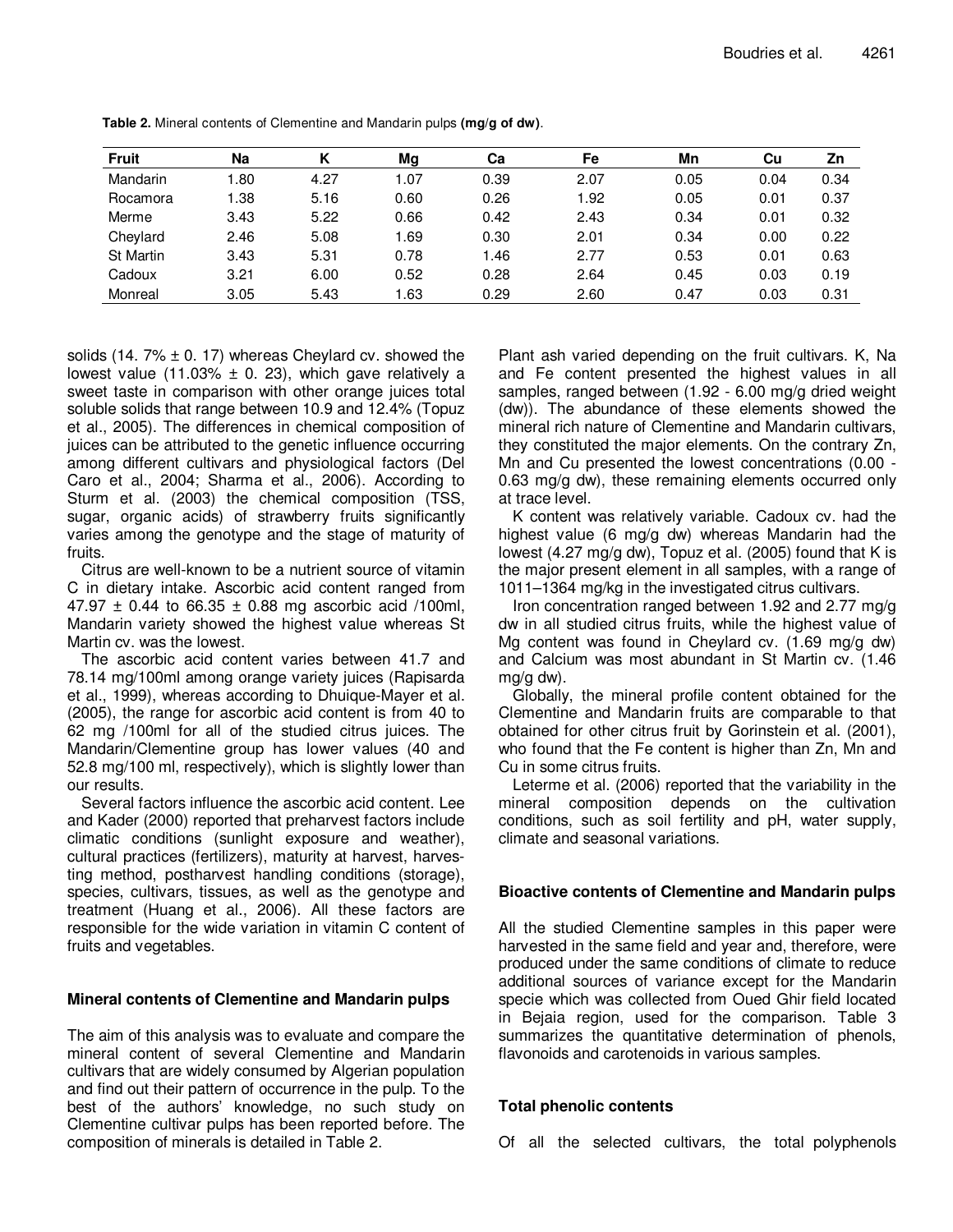| <b>Fruit</b>     | Phenol (mg gallic acid)       | Flavonoids (mg catechin)    | Carotenoids (mg $\beta$ -carotene) |
|------------------|-------------------------------|-----------------------------|------------------------------------|
| Mandarin         | $3888 \pm 43.71^b$            | $1078.92 \pm 23.74^b$       | 75.14 $\pm$ 0.79 <sup>a</sup>      |
| Rocamora         | 4006.45 ± 25.86 <sup>ab</sup> | $1088.33 \pm 17.25^b$       | $38.31 \pm 0.82^e$                 |
| Merme            | 4046.2 ± 123.2 <sup>a</sup>   | $1281.98 \pm 23.04^a$       | $57.39 \pm 1.64^b$                 |
| Cheylard         | $3355.09 \pm 133.25^d$        | $1030.77 \pm 17.14^c$       | $49.69 \pm 1.56^{\circ}$           |
| <b>St Martin</b> | $3108.78 \pm 66.5^{\circ}$    | 946.42 ± 16.31 <sup>e</sup> | $42.89 \pm 1.83$ <sup>d</sup>      |
| Cadoux           | $3144.24 \pm 92.93^e$         | $983.3 \pm 6.14^d$          | $44.54 \pm 1.69^{\circ}$           |
| Monreal          | $3504.7 \pm 31.85$ °          | $1068.53 \pm 30.34^b$       | $56.2 \pm 1.21^b$                  |

**Table 3.** Means of total phenol, flavonoid and carotenoid contents per 100g dw of Clementine and Mandarin pulps.

Mean values of the same column, followed by the same letter, are not statistically different (p<0.05).

contents ranged from 3108.78  $\pm$  66.50, to 4046.20  $\pm$ 123.20 mg gallic acid/ 100g lyophilized pulp. The contents of total phenolics were significantly higher in C.Clementina Merme cv. whereas C.Clementina St Martin cv. had the lowest amount of total phenols.

According to Wang et al. (2006), the total polyphenols content ranges between 36.9 and 75.9 mg GAE/ g dw) of eight different citrus fruit, while in white grapefruit and his hybrid, the phenolic content are 63.0 and 69.6 (mg gallic acid equivalent /g dw) (Gorinstein et al., 2004).

Our result of phenolic content in Clementine cultivars and Mandarin was much higher than that of Algerian date varieties which ranges between 2.49 to 8.36 mg gallic acid equivalent per 100 g fresh fruit (Mansouri et al., 2005), and was in the lower limit than that of citrus fruit range in the references mentioned above (Gorinstein et al., 2004; Wang et al. 2006).

As far as we know, there is no such investigation of these Clementine cultivars. According to Sharma et al. (2001) and Abeysinghe et al. (2007) several factors such as the genetic differences amongst different cultivars and species, the tissue analysed, as well as the geographical origin and the clones (Stefanovits-Bányai et al., 2003), plant height (Lisiewska et al., 2006), extraction time, temperature and solvent (Li et al., 2006; Spigno et al., 2007), maturation stages (Yoo et al., 2004) and vegetative rootstocks (Jakobek et al., 2009) could influence the phenolic content.

# **Total flavonoid contents**

Total flavonoids varied from 946.42  $\pm$  16.31 to 1281.98  $\pm$ 23.04 mg/100g dw (Catechin equivalents). The cultivar Merme and Rocamora had the highest levels (1281.98 ± 23.04 and 1088.33 ± 17.25 mg/100g dw Catechin equivalents respectively), while C. Clementina St Martin cv. and Cadoux cv. had the lowest  $(946.42 \pm 16.31$  and 983.3  $\pm$  6.14 mg/100 g dw) respectively.

Wang et al. (2006) found that flavonoid content in different studied citrus fruits ranges from 8.41 to 21.6 mg Rutin Equivalent/ g dw, whereas the content of total flavonoids (mg Catechin equivalent/100 g fresh weight) in peeled hybrids and white grapefruits are  $47.12 \pm 4.1$  and 37.7 ± 3.2 (Gorinstein et al., 2004).

Flavanone is the major flavonoid in oranges (Wang et al., 2006). Naringin and hesperidin, so-called citrus flavonoids, are two major flavanone glycosides present in citrus fruits (Kawaii et al., 1999).

According to Kawaii et al. (1999), the abundance order of flavonoid compounds in Clementine is hesperidin, narirutin, neoponcirin, neoeriocitrin, diosmin, eriocitrin with the absence of naringin, whereas according to Nogata et al. (2006) the order is hesperidin, narirutin, followed by diosmin, isorhoifolin, neoponcirin and rutin.

In our study, the total flavonoid levels were within the range of Wang et al. (2006) study, citrus flavonoid composition appears to vary greatly among the tested fruits depending on their genetic origin, the time of fruit collection, and the different parts of the used fruit (peel, and edible parts) (Lu et al., 2006). The presence and/or concentrations of flavonoids can be affected by the fruit development stage (Castillo et al., 1993; Ortuno et al., 1995). Furthermore, Vanamala et al. (2006) reported that naringin content of grapefruit juice from the same grove and trees fluctuates during a season and varies considerably between crop years.

# **Determination of carotenoids**

Total carotenoid content was much lower than those of total polyphenol and flavonoid, and ranged from  $38.31 \pm$ 0.82 to 75.14 ± 0.79 mg/100 g dw (β-carotene equivalents). Significant differences in the contents of carotenoids also observed in selected citrus species (Table 3). Carotenoid content was significantly higher in Mandarin than that in the Clementine cultivars, the carotenoid level exhibited the following order: Mandarin> Merme > Monreal > Cheylard> Cadoux> St Martin> Rocamora.

According to Wang et al. (2006), the carotenoid level of eight citrus fruit varies between 0.019 and 0.336 mg βcarotene/g dw which is lower than our results, at the same time the Clementine carotenoid content is much higher than Algerian date varieties which varies between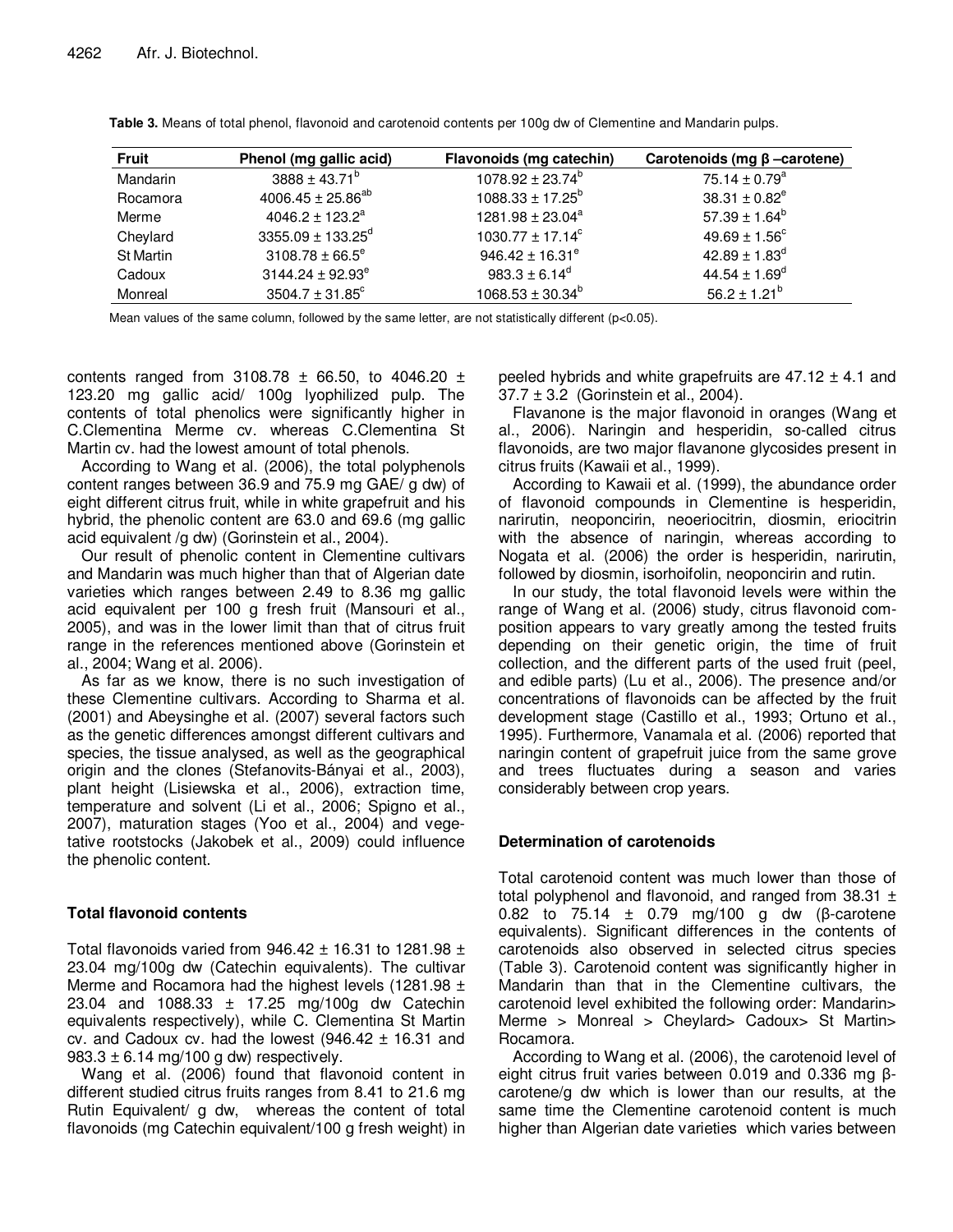

**Figure 1.** Effect of extract concentrations of Clementine and Mandarin pulps on DPPH scavenging percentage.

32.6 to 773 µg β-carotene equivalent/ 100 g fresh weight (Boudries et al., 2007). This difference could be explained by several factors such as variety, maturation stages, sunshine period, rainfall, temperature, geographical origin (Mercadante et al., 1998; Markus et al., 1999; Boudries et al., 2007).

# **Total antioxidative potential determination**

To screen the antioxidant properties of the Clementine and Mandarin fruits, two different in vitro assays were performed: DPPH free radical scavenging capacity and reducing power.

# **DPPH free radical scavenging capacity**

The DPPH method is rapid, sensitive, reproducible, and require simple conventional laboratory equipment for assessing the antioxidant activity of fruit and vegetable extracts (Du et al., 2009). All the citrus fruit extracts exhibited a concentration dependent DPPH radical scavenging activity (Figure 1).

The antioxidant capacities of different samples using DPPH assay gave relatively high  $IC_{50}$  values which varied from 1.14  $\pm$  0.05 to 1.91  $\pm$  0.06 (mg/ml) in different cultivars (Table 4).

The Merme cv. was shown to be the most active material, followed by the Rocamora cv. (IC<sub>50</sub> of 1.48  $\pm$ 0.05 (mg/ml)), while St Martin cv. clearly showed a lower

antioxidant capacity.

A lower absorbance indicates a higher scavenging effect. The antioxidant react with the stable organic nitrogen free radical DPPH (2,2-diphenyl-1-picrylhydrazyl radical) and convert it to 1,1 diphenyl -2- picryl hydrazine, due to its hydrogen donating ability at a very rapid rate with decolouration (Soares et al., 2009), which is monitored spectrophotometrically at 515 nm. Therefore, compounds with high antioxidant activity result in a rapid decline in the absorbance of the DPPH (Guimarães et al., 2010).

# **Reducing power**

Figure 2 shows the reducing power of the different cultivar methanolic extracts as a function of their concentrations. The reducing power of the extracts increased with their concentrations in the medium.

The values of absorbance at 700 nm for the pulp extracts of all Clementine and Mandarin cultivars revealed that all samples had a capacity to reduce iron (III) and had electron donor properties for neutralizing free radicals by forming stable products. The outcome of the reducing reaction is to terminate the radical chain reactions that may otherwise be very damaging (Tohma and Gülçin, 2010), and the Reducing Power values of Clementine cultivars and Mandarin were significantly different, and decreased in the order of Merme, Mandarin, Rocamora, Cheylard, Monreal, St Martin and Cadoux.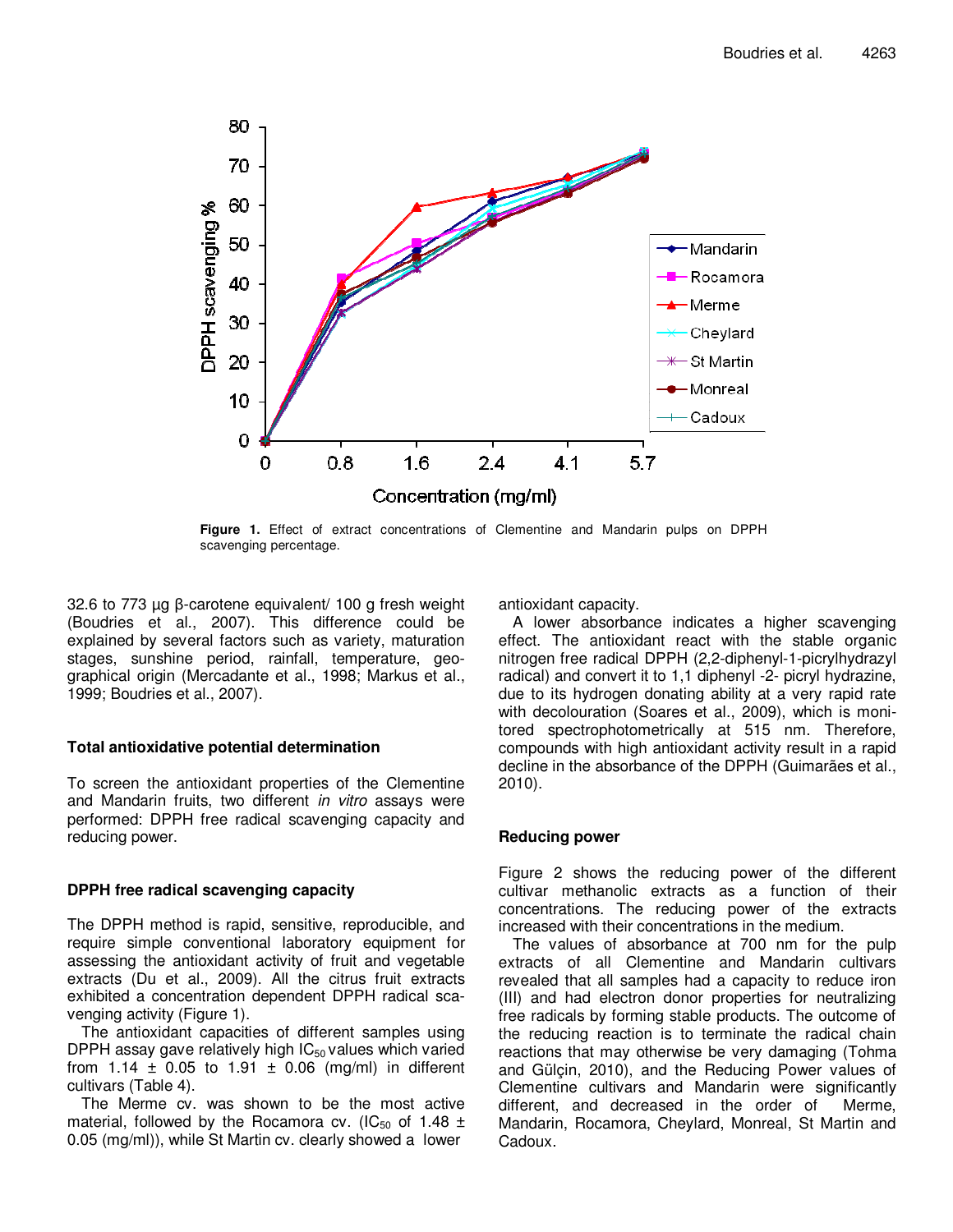| <b>Fruit</b>     | $IC_{50}$ (mg/ml)    |
|------------------|----------------------|
| Mandarin         | $1.65 \pm 0.01^c$    |
| Rocamora         | $1.48 \pm 0.05^d$    |
| Merme            | $1.14 \pm 0.05^e$    |
| Cheylard         | $1.80 \pm 0.09^b$    |
| <b>St Martin</b> | $1.91 \pm 0.06^a$    |
| Cadoux           | $1.83 \pm 0.11^{ab}$ |
| Monreal          | $1.77 \pm 0.00^b$    |

**Table 4.** Means of IC<sub>50</sub> of Clementine and Mandarin pulps using DPPH test.

Mean values of the same column, followed by the same letter, are not significantly different (p<0.05).



**Figure 2.** Effect of extract concentrations of Clementine and Mandarin pulps on reducing power.

In this assay, the reducing power of the Clementine pulp extracts was measured by direct electron donation in the reduction of  $Fe[(CN)_6]_3$  to  $Fe[(CN)_6]_2$ . The product was visualised by addition of free Fe3<sup>+</sup> ions after the reduction reaction, by forming the intense Prussian blue colour complex, Fe4[Fe(CN<sup>−</sup> )6]3, and quantified by absorbance measurement. An increase in absorbance of the reaction mixture would indicate an increase in reducing capacity due to an increase in the formation of the complex (Ribeiro et al., 2008; Gülçin, 2010). The yellow colour of the test solution changes to various shades of green and blue depending on the reducing power of each compound (Soares et al., 2009).

The antioxidant potential exhibited by Clementine and Mandarin fruits, determined by their composition, is

obviously influenced by species and cultivars which is accordance with Du et al. (2009).

The antioxidant activity of citrus fruit extracts may be due to the presence of phenols, flavonoids, carotenoids and ascorbic acid (Gardner et al., 2000; Gorinstein et al., 2001, 2004; Yoo et al., 2004; Jayaprakasha and Patil, 2007; Abeysinghe et al., 2007).

However, not only the qualitative characterisation of different constituents was important but also the knowledge of their amounts and ratios was so relevant. Thus, the action of the different compounds, which might comprise synergic and antagonist effects, present in Clementine and Mandarin fruits result in the total antioxidant activity.

Several studies focused on the relationship between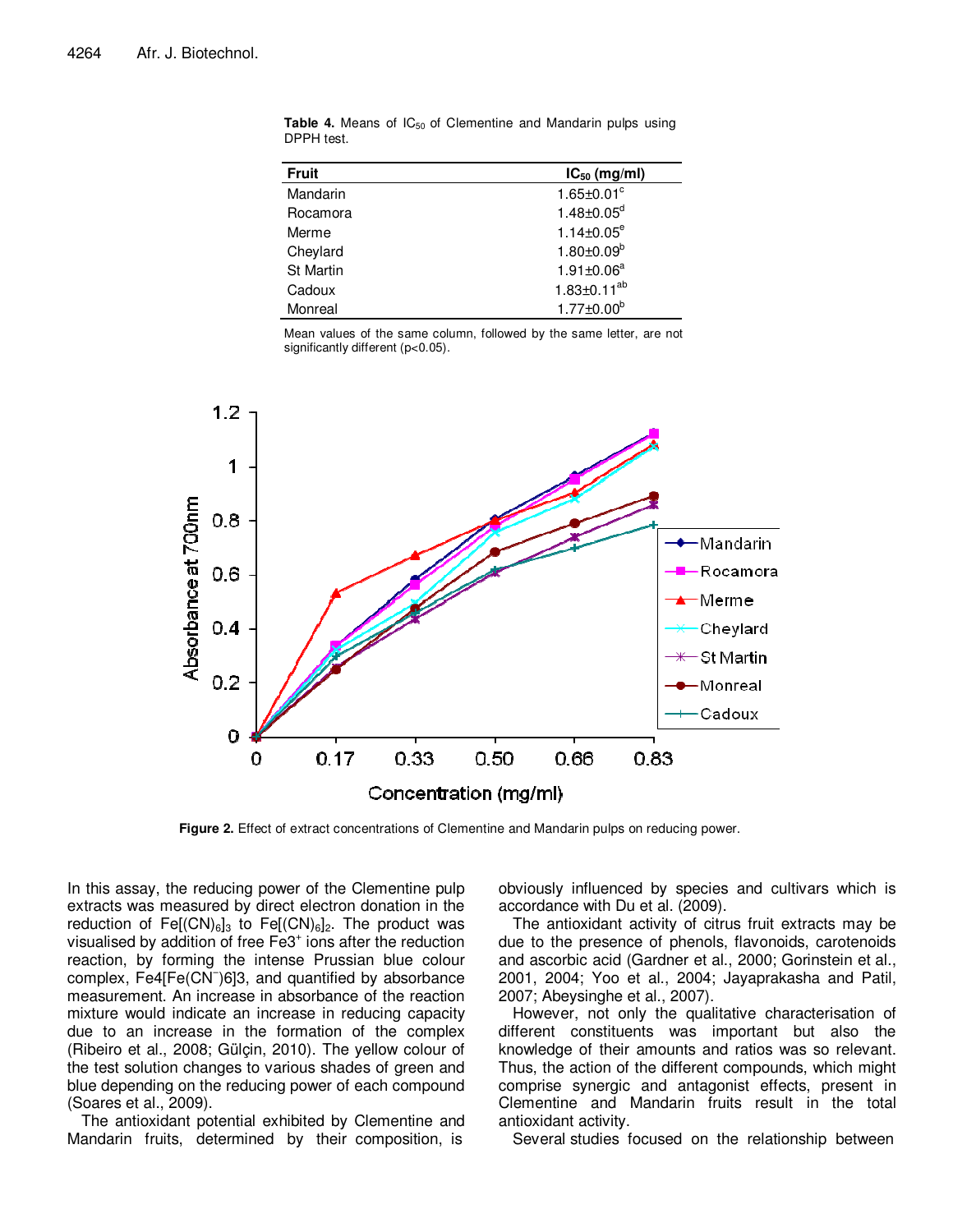the antioxidant activity of the phenolics compounds, as hydrogen donating free radical scavengers and their chemical structure. The scavenging properties of antioxidant compounds are often associated with their ability to form stable radicals (Majo et al., 2005).

It has been shown that the presence of the -CH=CH-COOH group in the hydroxylated cinnamates ensures greater H-donating ability and subsequent radical stabilization than the carboxylate group in the hydroxy benzoates (Rice-Evans et al., 1996). The anti-radical, and the ability to scavenge free radicals by phenolic acids is positively correlated with (a) the number of hydroxyl groups bonded to the aromatic ring; (b) the ortho and para system of hydroxyl substitution in relation to each other, and (c) the character of substituents (carboxyl or acetyl group) and their position in relation to the hydroxyl groups seem to influence also the antioxidant or antiradical features of the phenolic compounds (Sroka and Cisowski, 2003). The same observation was reported by Heim et al. (2002) concerning flavonoids compounds, multiple hydroxyl groups confer to the molecule substantial antioxidant and chelating activity. Methoxy groups introduce unfavorable steric effects and increase lipophilicity. A double bond and carbonyl function in the heterocycle or polymerization of the nuclear structure increases activity by affording a more stable flavonoid radical through conjugation and electron delocalization. A clear relationship between the planar character of flavanone compounds and antioxidant power which is influenced by: the number and position of hydroxyl groups, the position of the methylation and the kind of sugar (Majo et al., 2005).

# **Conclusion**

In summary, Clementine cultivars and Mandarin appeared as outstanding mineral sources especially in K, Fe and Na, which constituted the major minerals followed by Ca and Mg which were present in appreciable quantity.

The studied fruits contained a group of natural antioxidants that had a high antioxidant activity. Polyphenols and flavonoids contributed significantly to the total antioxidant activity of all Clementine and Mandarin cultivars, while vitamin C, the hydrosoluble antioxidant which was largely present in the juice, certainly improved greatly the antioxidant activity. This study also confirmed the high contents of carotenoids in citrus varieties cultivated under the Mediterranean climate.

Given that the growing evidence of the versatile health benefits of antioxidant compounds through epidemiological surveys, further studies are needed on the isolation and characterisation of individual compounds to elucidate their different antioxidant mechanisms and the existence of possible synergism, if any, among the compounds present in Clementine fruits.

Therefore, the results of this study strongly showed that the Clementine fruit can be used as easily accessible

source of natural antioxidant to protect the body against various oxidative stresses, and made it the preferable fruit for dietary prevention of cardiovascular and other diseases. Thus, it is recommended to consume Clementine for all these nutritional values.

# **ACKNOWLEDGMENTS**

We thank the ITAF director and workers of (Institut Technique de l' Arboriculture Fruitière et de la Vigne) for the kind gift of Clementine fruits. We are grateful to the Algerian ministry of high education and scientific research for the financial support.

## **REFERENCES**

- Abeysinghe DC, Li X, Sun CD, Zhang W S, Zhou CH, Chen KS (2007). Bioactive compounds and antioxidant capacities in different edible tissues of citrus fruit of four species. Food Chem. 104: 1338-1344.
- Anagnostopoulou MA, Kefalas P, Papageorgiou VP, Assimopoulou AN, Boskou D (2006). Radical scavenging activity of various extracts and fractions of sweet orange peel (Citrus sinensis). Food Chem. 94: 19- 25.
- AOAC (1990). Official methods of analysis (17th Ed.). Washington, DC: Association of Official Analytical Chemists.
- Bazzano LA, He J, Ogden LG, Loria CM, Vupputuri S, Myers L, Whelton PK (2002). Fruit and vegetable intake and risk of cardiovascular disease in US adults: the first national health and nutrition examination survey epidemiologic follow-up study. Am. J. Clin. Nutr. 76: 93-99.
- Boudries H, Kefalas P, Hornero-Mendez D (2007). Carotenoid composition of Algerian date varieties (Phoenix dactylifera) at different edible maturation stages. Food Chem. 101: 1372-1377.
- Bursal E, Gülçin I (2011). Polyphenol contents and in vitro antioxidant activities of lyophilised aqueous extract of kiwifruit (Actinidia deliciosa). Food Res. Int. 44: 1482-1489.
- Castillo J, Benavente O, Del Rio JA (1993). Hesperetin 7-Oglucoside and prunin in Citrus species (C. aurantium and C. paradisi). A study of their quantitative distribution in immature fruits and as immediate precursors of neohesperidin and naringin in Citrus aurantium. J. Agric. Food Chem. 41: 1920-1924.
- Del Caro A, Piga A, Vacca V, Agabbio M (2004). Changes of flavonoids, vitamin C and antioxidant capacity in minimally processed citrus segments and juices during storage. Food Chem. 84: 99-105.
- Dhuique-Mayer C, Caris-Veyrat C, Ollitrault P, Curk F, Amiot MJ (2005). Varietal and Interspecific Influence on Micronutrient Contents in Citrus from the Mediterranean Area. J. Agric. Food Chem. 53: 2140- 2145.
- Du G, Li M, Ma F, Liang D (2009). Antioxidant capacity and the relationship with polyphenol and Vitamin C in Actinidia fruits. Food Chem. 113: 557-562.
- Esteve MJ, Frigola A, Rodrigo C, Rodrigo D (2005). Effect of storage period under variable conditions on the chemical and physical composition and colour of Spanish refrigerated orange juices. Food Chem. Toxicol. 43: 1413-1422.
- Gardner PT, White TAC, McPhail DB, Duthie GG (2000). The relative contributions of vitamin C, carotenoids and phenolics to the antioxidant potential of fruit juices. Food Chem. 68: 471-474.
- Gey KF, Stahelin HB, Eichholzer M (1993). Poor plasma status of carotene and vitamin C is associated with higher mortality from ischemic heart disease and stroke. Basel prospective study. Clin. Investigator. 71: 3-6.
- Gorinstein S, Martin-Belloso O, Park YS, Haruenkit R, Lojek A, Ciz M, Caspi A, Libman I, Trakhtenberg S (2001). Comparison of some biochemical characteristics of different citrus fruits. Food Chem. 74: 309–315.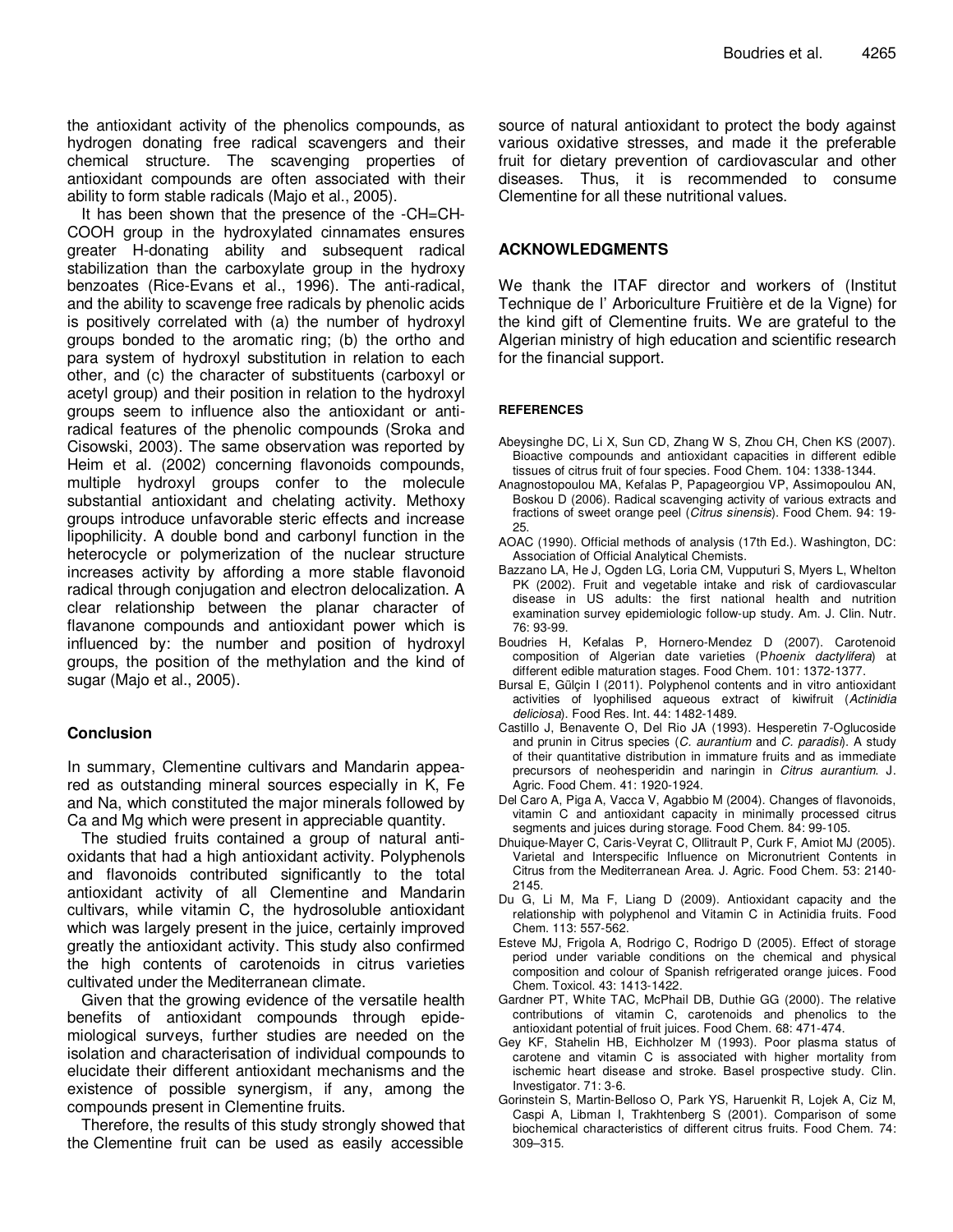Gorinstein S, Zachwieja Z, Katrich E, Pawelzik E, Haruenkit R,

- Trakhtenberg S, Martin-Belloso O (2004). Comparison of the contents of the main antioxidant compounds and the antioxidant activity of white grapefruit and his new hybrid. Lebensm.-Wiss. u.-Technol. 37: 337-343.
- Guimarães R, Barros L, Barreira JCM, Sousa MJ, Carvalho AM, Ferreira ICFR (2010). Targeting excessive free radicals with peels and juices of citrus fruits: Grapefruit, lemon, lime and orange. Food Chem. Toxicol. 48: 99-106.
- Gülçin I (2010). Antioxidant properties of resveratrol: A structure-activity insight. Innov. Food Sci. Emerg. Technol. 11: 210-218.
- Gülçin I, Huyut Z, Elmastas M, Aboul-Enein HY (2010). Radical scavenging and antioxidant activity of tannic acid. Arab J. Chem. 3: 43-53.
- Gülçin I, Topal F, Çakmakçı R, Bilsel M, Gören AC, Erdogan U (2011). Pomological features, nutritional quality, polyphenol content analysis and antioxidant properties of domesticated and three wild ecotype forms of raspberries (Rubus idaeus L.). J. Food Sci. 76: C585-C593.
- Gutfinger T (1981). Polyphenols in olive oils. J. Amer. Oil Chem. Soc. 966-968.
- Heim KE, Tagliaferro AR, Bobilya DJ (2002). Flavonoid antioxidants: chemistry, metabolism and structure-activity relationships. J. Nutr. Biochem. 13: 572-584.
- Hertog MG, Kromhout D, Aravanis C, Blackburn H, Buzina R, Fidanza F, Giampaoli S, Jansen A, Menotti A, Nedeljkovic S, Pekkarinen M, Simic BS, Toshima H, Feskens EJ, Hollman PC, Katan MB (1995). Flavonoid intake and long term risk of coronary heart disease and cancer in the seven countries study. Arch. Int. Med. 155: 381-386.
- Huang YC, Chang YH, Shao YY (2006). Effects of genotype and treatment on the antioxidant activity of sweet potato in Taiwan. Food Chem. 98: 529-538.
- Huxley RR, Neil HAW (2003). The relationship between dietary flavonol intake and coronary heart disease mortality: A meta-analysis of prospective cohort studies. Eur. J. Clin. Nutr. 57: 904-908.
- Jakobek L, Seruga M, Voca S, Sindrak Z, Dobricevic N (2009). Flavonol and phenolic acid composition of sweet cherries (cv. Lapins) produced on six different vegetative rootstocks. Sci. Hortic. 123: 23- 28.
- Jayaprakasha GK, Patil BS (2007). In vitro evaluation of the antioxidant activities in fruit extracts from citron and blood orange. Food Chem. 101: 410-418.
- Joshipura KJ, Hu FB, Manson JE, Stampfer MJ, Rimm EB, Speizer FE, Colditz G, Ascherio A, Rosner B, Spiegelman D, Willett WC (2001). The effect of fruit and vegetable intake on risk for coronary heart disease. Ann. Int. Med. 134: 1106-1114.
- Kale PN, Adsule PG (1995). Citrus, Handbook of fruit science and technology. Production, composition, storage and processing. Van Nostrand Reinhod, New York, USA. pp. 39-65.
- Karadeniz F (2004). Main Organic Acid Distribution of Authentic Citrus Juices in Turkey. Turk. J. Agric. For. 28: 267-271.
- Kawaii S, Tomono Y, Katase E, Ogawa K, Yano M (1999). Quantitation of Flavonoid Constituents in Citrus Fruits. J. Agric. Food Chem. 47: 3565-3571.
- Khan IA (2007). Citrus Genetics, Breeding and Biotechnology. CAB international, Cambridge, USA. pp: 19-45
- Knekt P, Kumpulainen J, Jarvinen R, Rissanen H, Heliovaara M, Reunanen A, Maatela J. (2002). Flavonoid intake and the risk of chronic diseases. Am. J. Clin. Nutr. 76: 560-568.
- Koksal E, Bursal E, Dikici E, Tozoglu F, Gülçin I (2011). Antioxidant Activity of Melissa officinalis leaves. J. Med. Plant Res. 5: 217-222.
- Kris-Etherton PM, Hecker KD, Bonanome A, Coval SM, Binkoski AE, Hilpert KF, Griel AE, Etherton TD (2002). Bioactive compounds in foods: their role in the prevention of cardiovascular disease and cancer. Am. J. Med. 113: 71-88.
- Ladaniya MS (2008). Citrus fruit, biology, technology and evaluation. Academic Press, Burlington, USA. pp: 13-63.
- Lee SK, Kader AA (2000). Preharvest and postharvest factors influencing vitamin C content of horticultural crops. Postharvest Biol. Technol. 20: 207-220.
- Leterme P, Buldgen A, Estrada F, Londono AM (2006). Mineral content of tropical fruits and unconventional foods of the Andes and the rain forest of Colombia. Food Chem. 95: 644-652.
- Li BB, Smith B, Hossain MM (2006). Extraction of phenolics from citrus peels. I. Solvent extraction method. Sep. Purif. Technol. 48: 182-188.
- Lisiewska Z, Kmiecik W, Korus A (2006). Content of vitamin c, carotenoids, chlorophylls and polyphenols in green parts of drill (Anthum Graveolens L) depending on plant height. J. Food Compost. Anal. 19: 134-140.
- Liu S, Manson JE, Lee IM, Stephen RC, Hennekens CH, Wilett WC, Buring JE (2000). Fruit and vegetable intake and risk of cardiovascular disease: the women's health study. Am. J. Clin. Nutr. 72: 922-928.
- Lu Y, Zhang C, Bucheli P, Wei D (2006). Citrus Flavonoids in Fruit and Traditional Chinese Medicinal Food Ingredients in China. Plant Food Hum. Nutr. 61: 57-65.
- Majo DD, Giammanco M, Guardia ML, Tripoli E, Giammanco S, Finotti E (2005). Flavanones in Citrus fruit: Structure–antioxidant activity relationships. Food Res. Int. 38: 1161-1166.
- Mansouri A, Embarek G, Kokkalou E, Kefalas P (2005). Phenolic profile and antioxidant activity of the Algerian ripe date palm fruit (Phoenix Dactylifera). Food Chem. 89: 411-420.
- Marinova D, Ribarova F, Atanassova M (2005). Total phenolics and total flavonoids in Bulgarian fruits and vegetables. J. Univ. Chem. Technol. Metall. 40: 255-260.
- Markus F, Daood HG, Kapitany J, Biacs PA (1999). Change in the carotenoid and antioxidant content of spicy red pepper (paprika) as a function of ripening and some technological factors. Am. Chem. Soc. 47: 100-106.
- Mercadante AZ, Rodriguez-amaya DB (1998). Effects of ripening, cultivar differences, and processing on the carotenoid composition of Mango. J. Agric. Food Chem. 46: 128-130.
- Milardovié S, Ivekovic D, Grabarié BS (2006). A novel ampirometric method for antioxidant activity determination using DPPH free radical. Bioelectrochemistry, 68: 175-180.
- Molyneux P (2004). The use of the stable free radical diphenylpicrylhydrazyl (DPPH) for estimating antioxdant activity. J. Sci. Technol. 26: 211-219.
- Moure A, Cruz J, Franco D, Dominguez JM, Sineiro J, Dominguez H, Núñez MJ, Parajó JC (2001). Natural antioxidants from residual sources. Food Chem. 72: 145-171.
- Nogata Y, Sakamoto K, Shiratsuchi H, Ishii T, Yano M, Ohta H (2006). Flavonoid Composition of Fruit Tissues of Citrus Species. Biosci. Biotechnol. Biochem. 70: 178-192.
- Oliveira AC, Valentim IB, Silva CA, Bechara EJH, Barros MP, Mano CM, Goulart MOF (2009). Total phenolic content and free radical scavenging activities of Methanolic extract powders of tropical fruit residues. Food Chem. 115: 469-475.
- Ortuno A, Garcıa-Puig D, Fuster MD, Perez ML, Sabater F, Porras I, Garcia-Lidon A, Del Rio JA (1995). Flavanone and nootkatone levels in different varieties of grapefruit and pummelo. J. Agric. Food Chem. 43: 1-5.
- Oyaizu M (1986). Studies on products of browning reactions: antioxidative activities of products of browning reaction prepared from glucosamine. Jpn. J. Nutr. 44: 307-315.
- Peschel W, Sanchez-Rabaneda F, Diekmann W, Plescher A, Gartzıa I, Jimenez D, Lamuela-Raventós R, Buxaderas S, Codina C (2006). An industrial approach in the search of natural antioxidants from vegetable and fruit wastes. Food Chem. 97: 137-150.
- Rapisarda P, Tomaino A, Casio RL, Bonina F, Pasquale AD, Saija A (1999). Antioxidant Effectiveness As Influenced by Phenolic Content of Fresh Orange Juices. J. Agric. Food Chem. 47: 4718-4723.
- Ribeiro SMR, Barbosa LCA, Queiroz JH, Knodler M, Schieber A (2008). Phenolic compounds and antioxidant capacity of Brazilian mango (Mangifera indica L.) varieties. Food Chem. 110: 620-626.
- Rice-Evans C, Miller NJ, Paganga G (1996). Structure-antioxidant activity relationship of flavonoids and phenolic acids. Free Radic. Biol. Med. 20: 933-956.
- Sass-Kiss A, Kiss J, Milotay P, Kerek MM, Toth-Markus M (2005). Differences in anthocyanin and carotenoid content of fruits and vegetables. Food Res. Int. 38: 1023-1029.
- Sharma RR, Goswami AM, Singh CN, Chhonkar OP, Singh G (2001). Catecholase and cresolase activities and phenolic content in mango (Mangifera indica L.) at panicle initiation. Sci. Hortic. 87: 147-151.
- Sharma RR, Singh R, Saxena SK (2006). Characteristics of citrus fruits